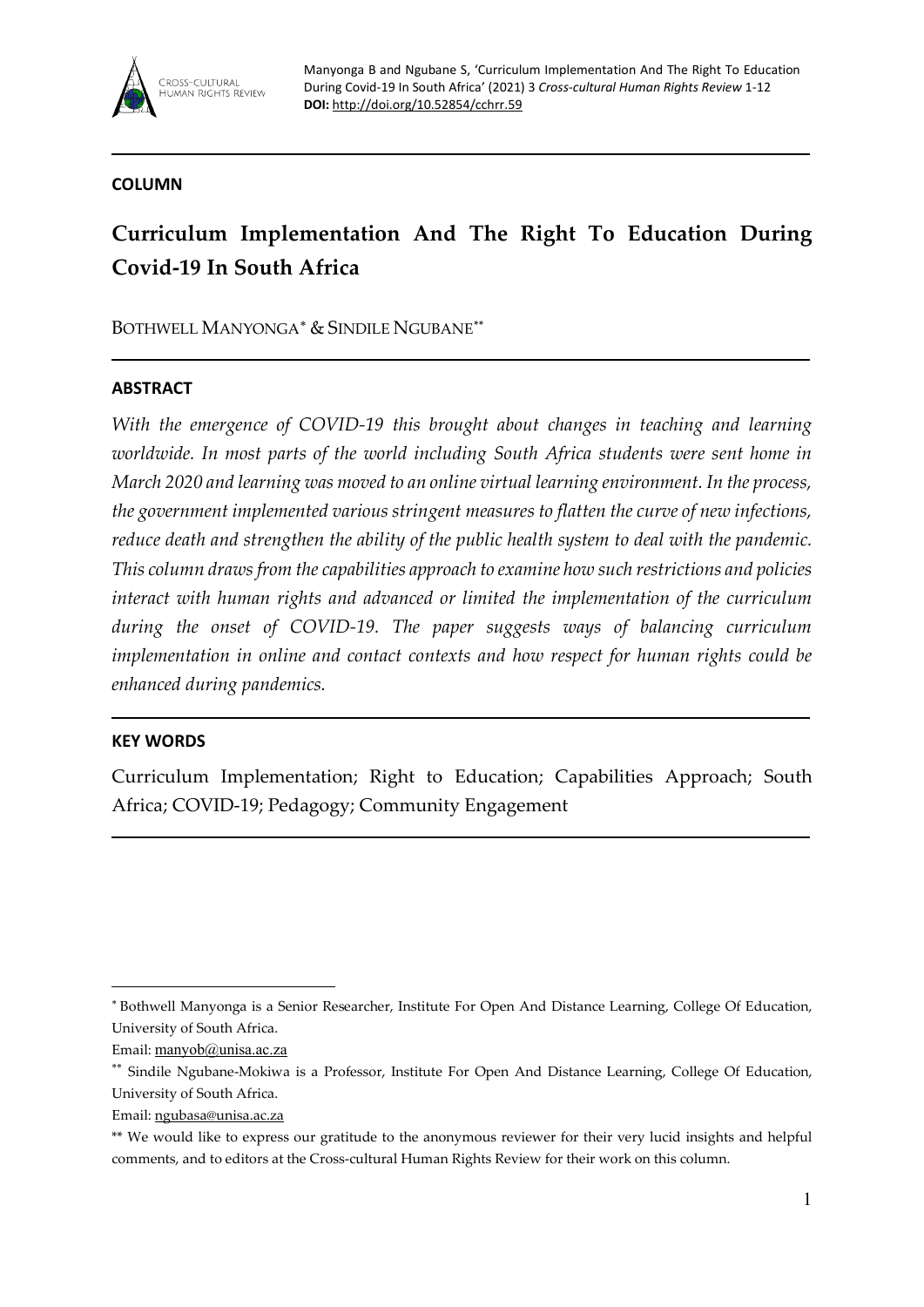#### **1. INTRODUCTION**

Most activities in South Africa were undeniably brought to a halt by the COVID-19 pandemic. The effects continue to be felt in many sectors and the education field is no exception. The first case of COVID-19 in South Africa was announced on 5 March 2020 and by 15 March the number had risen to 51, with 13 new cases from the previous day. It was at that point that the President of South Africa, Cyril Ramaphosa, declared a national state of disaster according to the Disaster Management Act 52 of 2002.<sup>[1](#page-1-0)</sup> In the process, the government implemented various stringent measures to flatten the curve of new infections, reduce death, and strengthen the ability of the public health system to deal with the pandemic. South Africa had the highest number of infections in Africa.[2](#page-1-1) As of mid-October 2020, South Africa had more than 650 000 confirmed cases of COVID-19. The full recoveries stood slightly above 580 000 and there were more than 15 000 deaths.<sup>[3](#page-1-2)</sup> South Africa reached a peak in July 2020 and during that time infections ranged between 12 000 to 15 000 per day. After mid-August, the rate of infection declined and the number of hospital admissions for COVID-19 declined to under 10% for non-ICU and under 30% for ICU beds.<sup>[4](#page-1-3)</sup> Thus, bed occupancy and oxygen demand declined, and the death rate went down with the average dropping down to below 1000 per day. However, the risk of a second wave remained.

Section 37 of the Constitution of the Republic of South Africa, 1996 (CRSA) stipulates conditions in which a state of national disaster may be declared only under an Act of Parliament in instances where the country's public order and security are under threat.<sup>[5](#page-1-4)</sup> Once declared, a state of national disaster is effective for 21 days and may be extended by the National Assembly for a period not exceeding three months on each renewal.[6](#page-1-5) The pandemic called for swift interventions and following the

<span id="page-1-0"></span><sup>1</sup> President Cyril Ramaphosa, 'Measures to combat Coronavirus COVID-19 epidemic', (15 March 2020) [<https://www.gov.za/speeches/statement-president-cyril-ramaphosa-measures-combat-covid-19](https://www.gov.za/speeches/statement-president-cyril-ramaphosa-measures-combat-covid-19-epidemic-15-mar-2020-0000) [epidemic-15-mar-2020-0000>](https://www.gov.za/speeches/statement-president-cyril-ramaphosa-measures-combat-covid-19-epidemic-15-mar-2020-0000) accessed 01 October 2020.

<span id="page-1-1"></span><sup>2</sup> National Department of Health, 'Online Resource and News portal', November 2020,

<sup>&</sup>lt; [https://sacoronavirus.co.za/>](https://sacoronavirus.co.za/) accessed 01 November 2020.

<span id="page-1-2"></span><sup>3</sup> Ibid.

<span id="page-1-3"></span><sup>4</sup> Department of Health, 'Update on Covid-19', September 2020, < https://sacoronavirus.co.za/> accessed 01 November 2020.

<span id="page-1-4"></span><sup>5</sup> Section 37, Constitution of the Republic of South Africa, 1996.

<span id="page-1-5"></span><sup>6</sup> Section 32, Constitution of the Republic of South Africa, 1996.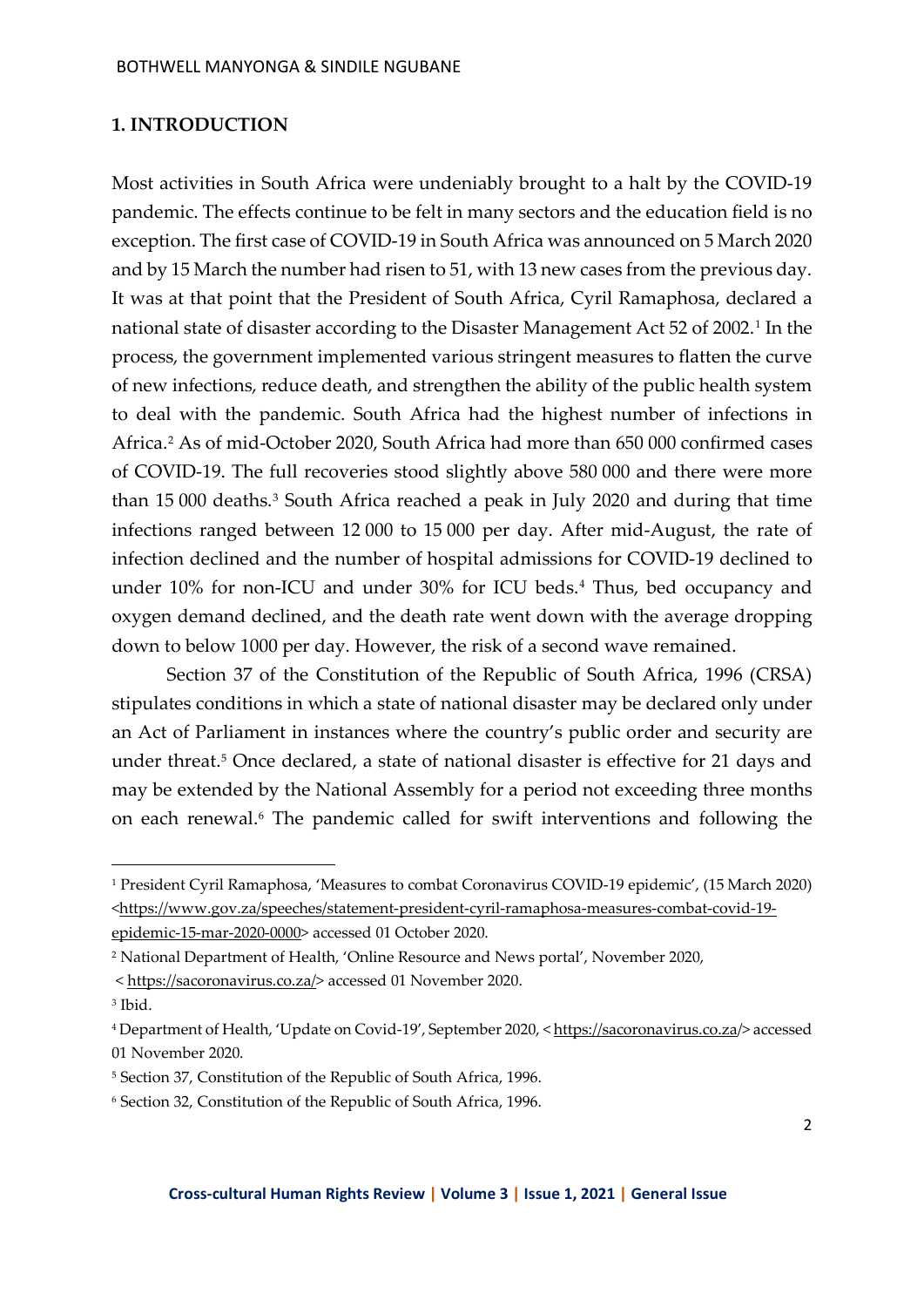announcement of the first case of Coronavirus, the government utilised the CRSA to set up a National Command Council made up of cabinet ministers, and restricted certain rights necessary for preventing the transmission of COVID-19 and 'flattening the curve.' Five COVID-19 alert levels were introduced and can be summarised as follows: Level 5: Drastic measures are required to contain the spread of the virus to save lives; Level 4: Some activities can be allowed to resume subject to extreme precautions required to limit community transmission and outbreaks; Level 3: Involves the easing of some restrictions including on work and social activities to deal with a high risk of transmission; Level 2: Further easing of restrictions, but the maintenance of physical distancing and restrictions on leisure and social activities to prevent a resurgence of the virus; and Level 1: Most normal activity can always resume with precautions and health guidelines followed. Level 5 came into effect on 27 March, it was relaxed slightly (to level 4) on 1 May and was further relaxed (to level 3) at the beginning of June 2020.

Such government interventions were necessary, bearing in mind that researchers and scientist worldwide are still learning how the virus behaves and spreads. The hard lockdown gave the government time to prepare for the anticipated outbreak and climax of the virus. Personal protective equipment was purchased, health facilities were equipped, and temporary wards were constructed to cater for COVID-19 patients. However, the measures entailed taking away or limiting rights enshrined in the CRSA. The measures brought a range of complex issues relating to the right to education into sharp focus.

This paper unpacks how COVID-19 has affected curriculum implementation in South African education systems. In this column, the term implementation is defined as a process of putting an agreed plan, decision, proposal, idea or policy into effect.[7](#page-2-0) 'Curriculum implementation' refers to how the planned or officially designed course of study is translated by the teacher into syllabuses, schemes of work and lessons to be delivered to students. [8](#page-2-1) In this case, the teacher is an implementing agent who selects and decides what to teach from the prescribed syllabus or curriculum while the student holds the key to what is actually transmitted.<sup>9</sup>

<span id="page-2-0"></span><sup>7</sup> Mezieobi K A, Social studies curriculum (Owerri Whyte and Whyte Press, 1993).

<span id="page-2-1"></span><sup>8</sup> Gautam Kumar Chaudhary, 'Factors affecting curriculum implementation for students' (2015) 1(12) International Journal of Applied Research, pp 984-986.

<span id="page-2-2"></span><sup>9</sup> Ibid.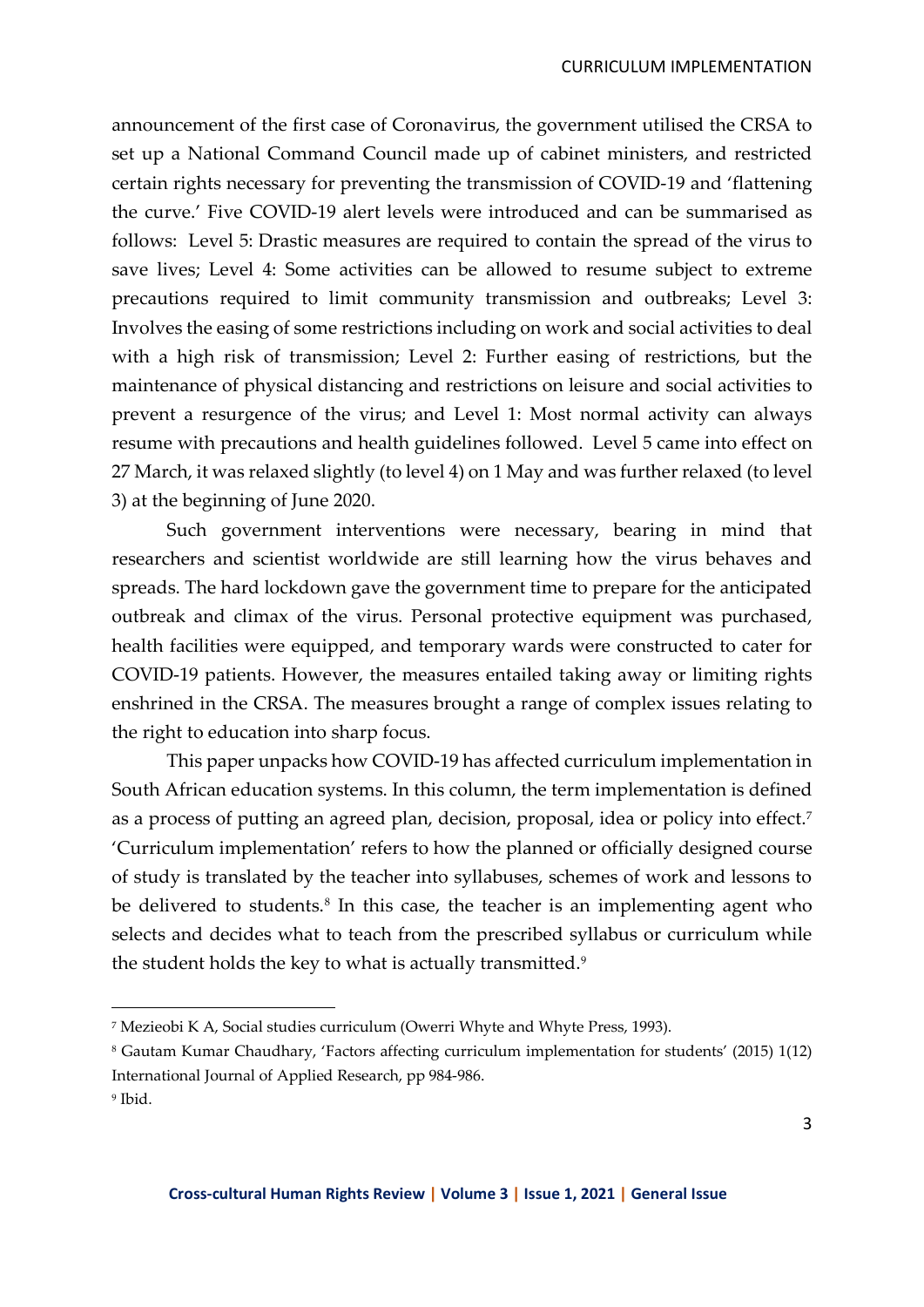We apply the 'capabilities approach' to better understand curriculum implementation. This is particularly how the restrictions limit students' capabilities formation and how restrictions and policy interact and interfere with capabilities expansion. The capabilities approach considers each students' functionings, that is, the valued beings and doings and the underlying opportunities or capabilities; a set of real opportunities students have to do and to be what they have reason to value.[10](#page-3-0) Both capability (potential and opportunity) and functioning (being able to exercise valued capabilities) are important.<sup>[11](#page-3-1)</sup> There is also issue of providing equitable learning spaces for all, including students from disadvantaged backgrounds. For this reason, we attempt to provide a brief examination of the institutional and social forces that influence curriculum implementation at primary, secondary and tertiary levels. Overall, we suggest that with the development of capabilities at the centre of curriculum implementation, students should be able to flourish, even in the context of the pandemic.<sup>[12](#page-3-2)</sup>

## **2. SETTING THE SCENE: EDUCATION AS A HUMAN RIGHT**

Education as a basic human right was agreed on 70 years ago through the Universal Declaration on Human Rights.[13](#page-3-3) Article 26 of the Universal Convention on the Rights of the Child 1989 (CRC) states that everyone has the right to education.<sup>[14](#page-3-4)</sup> Article 28 of the CRC further states that the right to education is of fundamental importance.[15](#page-3-5) It affords the right to education of every child as essential; and that primary school education should be made compulsory[.16](#page-3-6) The right also provides that education, specifically primary and high school education, should be easy to access.

Section 29(1) of the CRSA contains the right to basic education and the right to further education. Similarly, to international law, primary education is not only

<span id="page-3-0"></span><sup>10</sup> Amartya Sen, Development as Freedom (Oxford University Press, 1999).

<span id="page-3-1"></span><sup>11</sup> Boni Alejandra and Melaine Walker, Human development and capabilities: Re-imagining the university of the twenty-first Century (London, Routledge. 2013).

<span id="page-3-2"></span><sup>12</sup> Melaine Walker, Higher education pedagogies (Open University Press, 2006).

<span id="page-3-3"></span><sup>13</sup> Universal Declaration of Human Rights, 1948.

<span id="page-3-4"></span><sup>14</sup> Article 26 of the Convention on the Rights of the Child, 1989.

<span id="page-3-5"></span><sup>15</sup> Article 28 of the Convention on the Rights of the Child, 1989.

<span id="page-3-6"></span><sup>16</sup> Ibid at 12.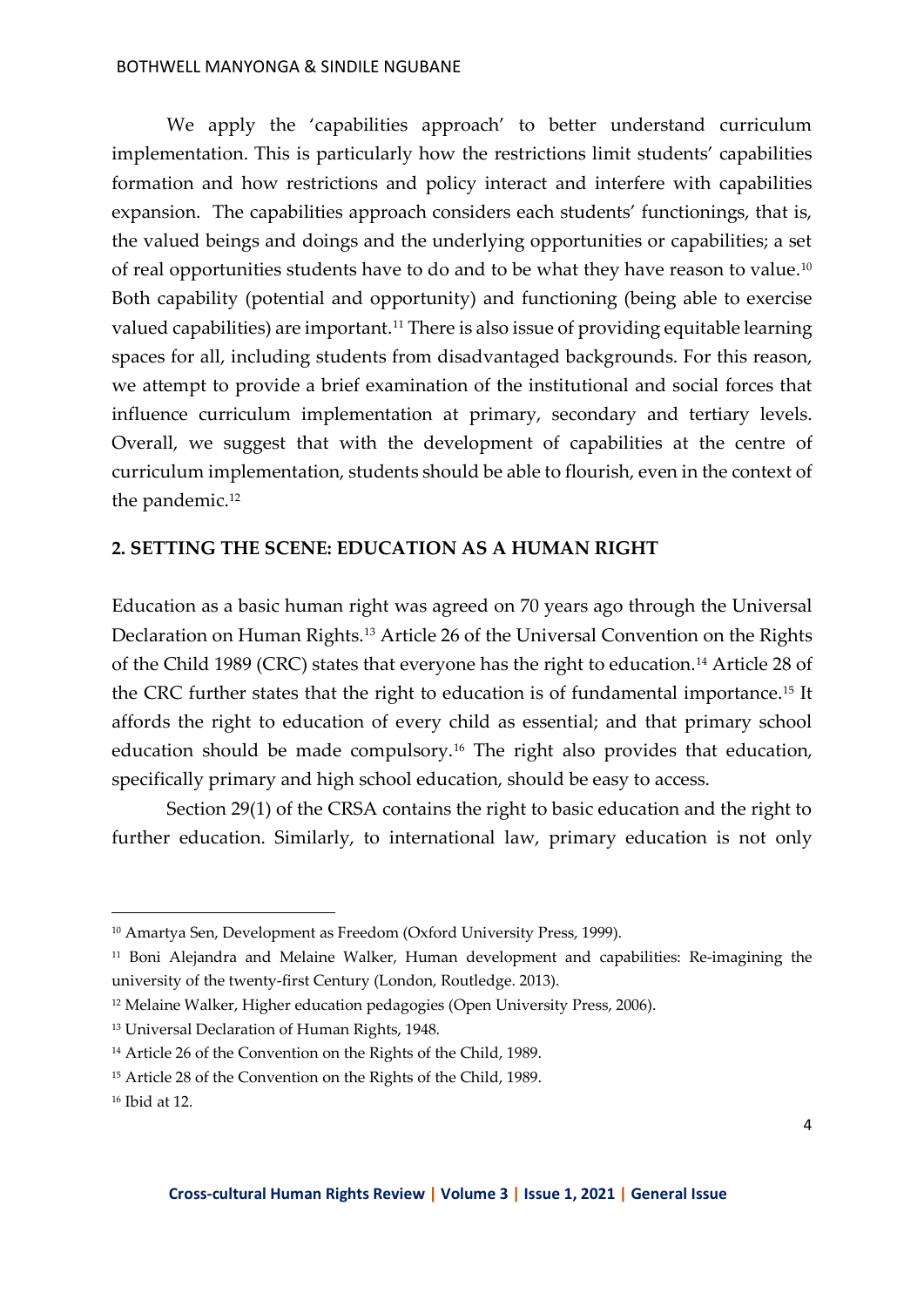supposed to be compulsory but easily accessible.<sup>[17](#page-4-0)</sup> However, about 13.1 million learners were affected by the disruption of schooling activities<sup>[18](#page-4-1)</sup> in South Africa, since the educational sector was not considered part of essential services during the first few months. As a result, schools (primary and secondary) were closed on 18 March 2020, a week earlier than the scheduled time. This was done to prevent schools from becoming COVID-19 hot spots. Following consultations, the Minister for Basic Education allowed public schools to restart schooling for the examination sitting grades (7th and 12th grade) in June. This restart was short-lived as the schools were forced to close again for two weeks in August after 775 schools experienced viral cases.[19](#page-4-2) Consequently, access to physical school buildings and resources were prohibited once again. The phasing approach for reopening schools for primary school grades was as follows:

| <b>Grades</b>               | <b>Dates Closed</b> | <b>Opening dates</b> |
|-----------------------------|---------------------|----------------------|
| 12 and 7 (Round 1)          | 27 March            | 01 June              |
| 12 and 7 (Round 2)          | $27$ July           | 10 August            |
| R: 1, 2, 3, 4, 6, 9, 10, 11 | 27 March            | 24 August            |
| 5 and 8                     | 27 March            | 31 August            |

*Table 1 Phasing in Approach for reopening of schools [20](#page-4-3)*

Specifically, students in non-examination writing classes lost a considerable amount of time in their education. Grades 5 and 8 were the most affected with 20 weeks lost, while Grades 7 and 12 lost the least time. All grades went back to school on 31 August on a 50% operational capacity which meant that students were attending school for two or three days per week on a rotational basis.

<span id="page-4-0"></span><sup>&</sup>lt;sup>17</sup> Section 29(1), Constitution of the Republic of South Africa, 1996.

<span id="page-4-1"></span><sup>&</sup>lt;sup>18</sup> Mahaye Ngogi Emmanuel, 'The Impact of COVID-19 Pandemic on South African Education: Navigating Forward the Pedagogy of Blended Learning' (2020), ResearchGate, last accessed 15 August 2020;

<span id="page-4-2"></span>Tawnell D. Hobbs, 'Schools Are Reopening, Then Quickly Closing Due to Coronavirus Outbreaks' (*The Wall Street Journal, 17 April 2020)* [<https://www.wsj.com/articles/schools-are-reopening-then-quickly](https://www.wsj.com/articles/schools-are-reopening-then-quickly-closing-due-to-coronavirus-outbreaks-11597700886)[closing-due-to-coronavirus-outbreaks-11597700886>](https://www.wsj.com/articles/schools-are-reopening-then-quickly-closing-due-to-coronavirus-outbreaks-11597700886) accessed 2 May 2020.

<span id="page-4-3"></span><sup>20</sup> Azarrah Karrim, 'Schools reopening: What regulations say on the phased return of pupils' (*News24* 23 June 2020)

[<sup>&</sup>lt;https://www.news24.com/news24/southafrica/news/schools-reopening-under-lockdown-what](https://www.news24.com/news24/southafrica/news/schools-reopening-under-lockdown-what-regulations-say-on-the-phased-return-of-pupils-20200623)[regulations-say-on-the-phased-return-of-pupils-20200623>](https://www.news24.com/news24/southafrica/news/schools-reopening-under-lockdown-what-regulations-say-on-the-phased-return-of-pupils-20200623) accessed 28 July 2020.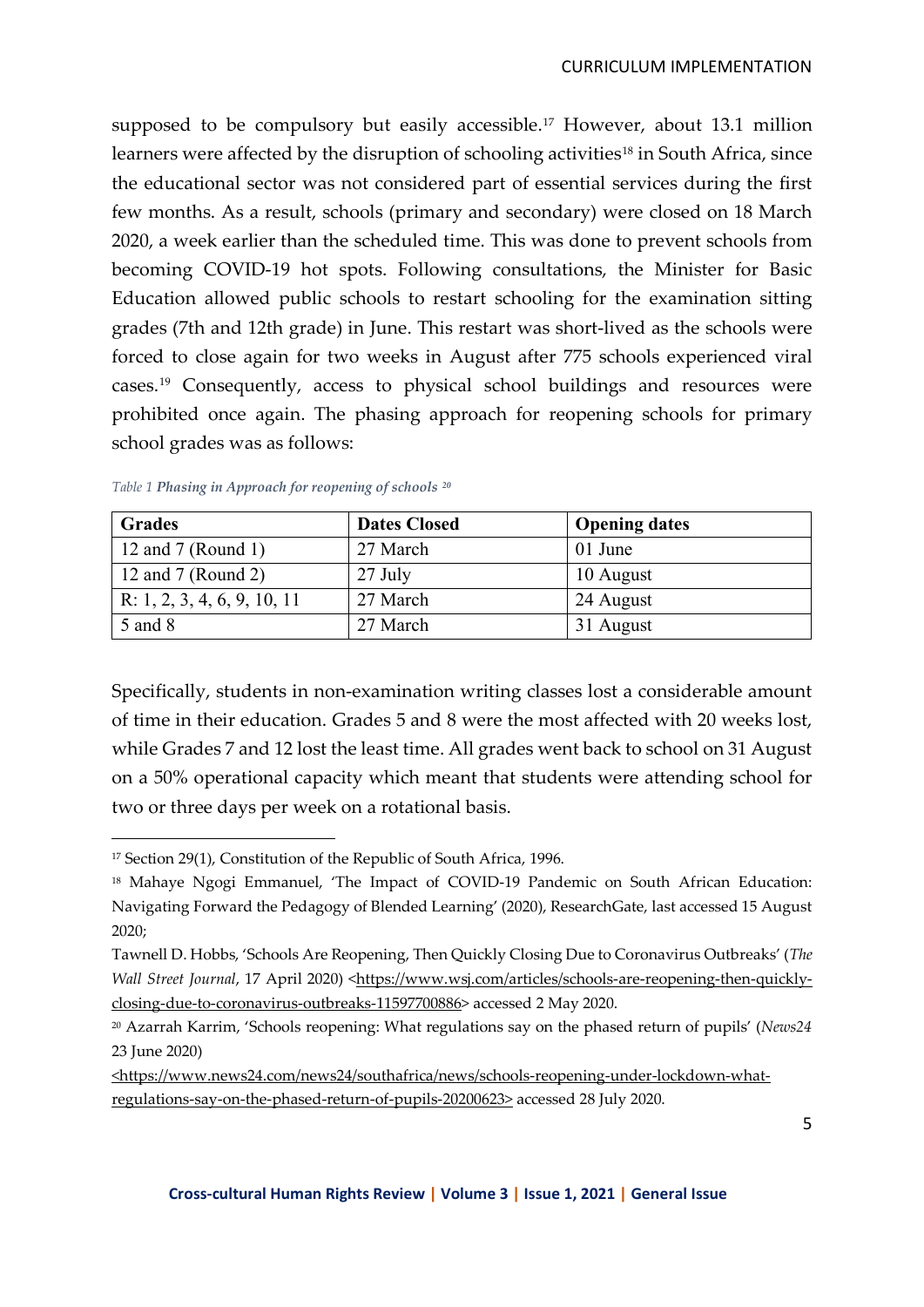In response to school closures and required social distancing, many governments and agencies like UNESCO recommended the use of distance learning, open educational applications and online learning to reduce disruption to education.[21](#page-5-0) Distance learning is a process whereby the student learns while separated from the tutor or teacher.<sup>[22](#page-5-1)</sup> The features of distance learning are that it offers open access in terms of flexibility of place, time and venue. It also provides non-contiguous communication between student and teacher. The other advantages of open and distance learning are that they are now technologically mediated through the delivery of course materials and can be less expensive compared to contact learning.

While remote (online) teaching and learning seem to be the reasonable option, key issues make such approach to education particularly difficult. Remote learning works when students and parents have access to the internet and electronic gadgets and most poor households do not meet these requirements.[23](#page-5-2) Such requirements have the possibility of precluding economically or technologically disadvantaged students. Therefore, a digital divide can have a significant impact when remote learning is practised. Moreover, not all learners have the privilege to have proper adult supervision to help them learn effectively from home and those living in unstable homes which are usually crowded are most likely to suffer more.<sup>[24](#page-5-3)</sup> What exacerbates the problem is the incorrect assumption that all parents can intellectually assist children in understanding and completing their assignments.

University and tertiary education were not spared the effects of COVID-19. To save the 2020 academic year, the Ministry of Higher Education and Training followed a strictly controlled phased-in return approach to allow a few students back on

<span id="page-5-0"></span><sup>21</sup> United Nations Educational, Scientific, and Cultural Organization (UNESCO), 'COVID-19 Educational Disruption and Response'.

[<sup>&</sup>lt;https://en.unesco.org/themes/education-emergencies/coronavirus-school-closures>](https://en.unesco.org/themes/education-emergencies/coronavirus-school-closures) accessed 15 November 2020.

<span id="page-5-1"></span><sup>&</sup>lt;sup>22</sup> Desmond Keegan, The foundations of distance education, (Croom Helm, 1986).

<span id="page-5-2"></span><sup>&</sup>lt;sup>23</sup> Vijay Reddy, Crain Soudien, Lolita Desiree Winnaar, 'Impact of school closures on education outcomes in South Africa' (*The Conversation*, 5 May 2020) [<https://theconversation.com/impact-of](https://theconversation.com/impact-of-school-closures-on-education-outcomes-in-south-africa-136889)[school-closures-on-education-outcomes-in-south-africa-136889 >](https://theconversation.com/impact-of-school-closures-on-education-outcomes-in-south-africa-136889) accessed 25 July 2020.

<span id="page-5-3"></span><sup>24</sup> Organisation for Economic Co-operation and Development, 2020, 'The impact of COVID-19 on student equity and inclusion' (*OECD Corona Virus Policy response*, 19 November 2020)

<sup>&</sup>lt;https://www.oecd.org/coronavirus/policy-responses/the-impact-of-covid-19-on-student-equity-andinclusion-supporting-vulnerable-students-during-school-closures-and-school-re-openings-d593b5c8/> accessed 5 December 2020.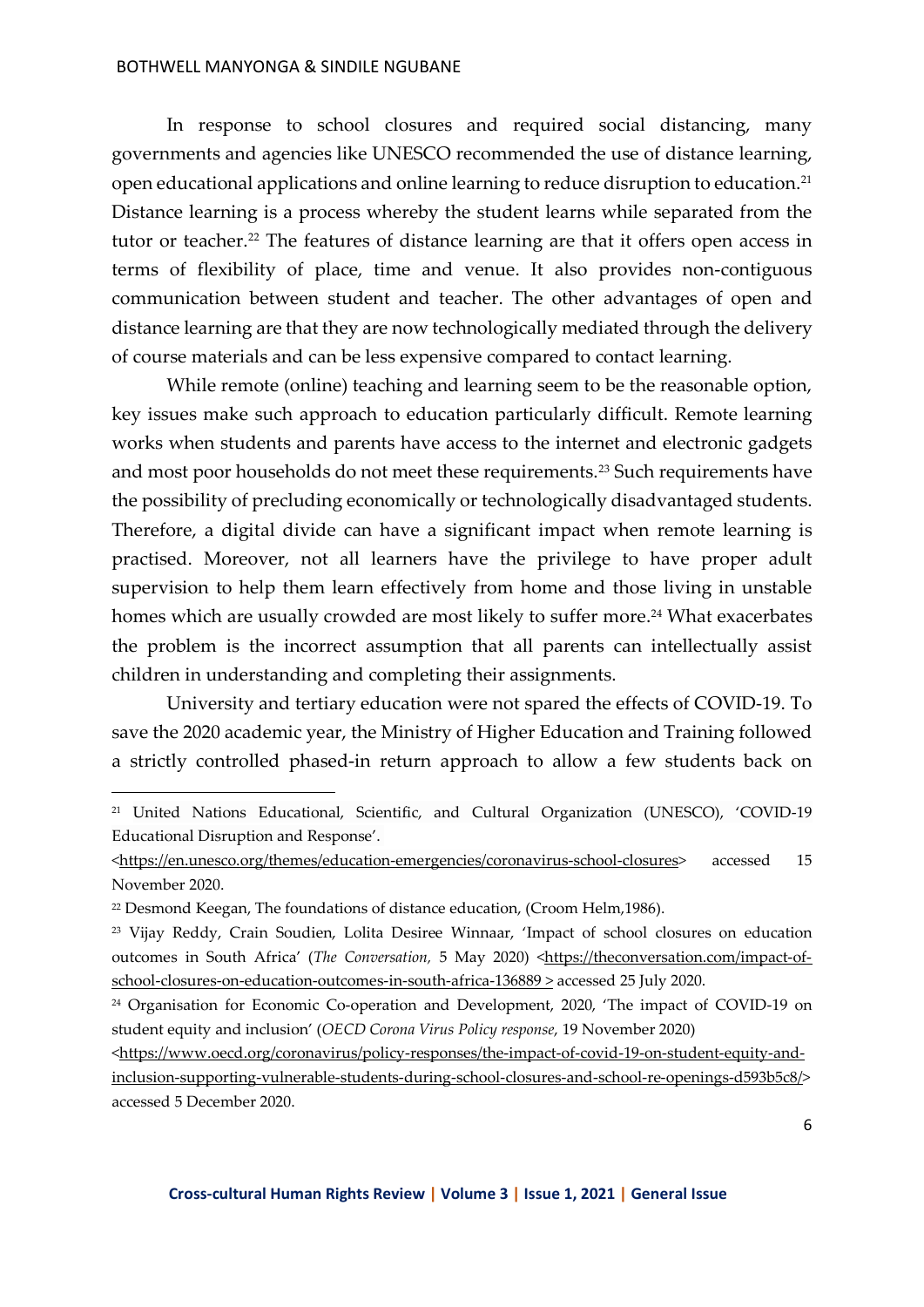campus. Under level 4, the first group to be allowed back were final year undergraduate students in programmes requiring clinical training, beginning with MBChB (medical) students followed by the phasing-in of all other programmes, such as nursing, dental and veterinary sciences from 11 May 2020. From 1 June all institutions were expected to offer remote learning until students could return to campus. Under level 3, a maximum of 33% of the student population was allowed to return to campuses, delivery sites, and residences on condition that they can be safely accommodated and supported in line with the health and safety protocols as directed by the government.[25](#page-6-0) Under level 2, a maximum of 66% of the student population returned to campus for teaching, learning and assessment.<sup>[26](#page-6-1)</sup> While the return to normal is expected to take some time, concerns have been raised that the partial transition to home and online learning exposed the government's failure to deal with the digital divide in the education system.

The Public Service Commission reported that the government had failed to achieve the constitutional principle of providing impartial, fair services equitably without bias in the education system during the COVID-19 lockdown.<sup>[27](#page-6-2)</sup> Disruption of internet connections; data costs beyond the reach of many; the use of internet applications, such as Zoom, and their challenges risked deepening educational inequalities. Unequal access to affordable internet services and equipment such as computers, smartphones and tablets<sup>28</sup> were just some of the challenges that students from poorer backgrounds faced. Overall, the government's decision to shut down schools, universities and other tertiary institutions in the wake of the COVID-19 pandemic was universally accepted and necessary to curb the spread of the virus.

<span id="page-6-0"></span><sup>25</sup> South African government, 2020, 'Education - Coronavirus COVID-19' (*COVID-19 press release*, 11 August 2020) <https://www.gov.za/covid-19/individuals-and-households/education-coronaviruscovid-19> accessed 10 October 2020.

<span id="page-6-1"></span><sup>26</sup> ibid

<span id="page-6-2"></span><sup>27</sup> Theto Mahlakoana, 'Government failed to provide fair access to education during lockdown-PSC Report' (*EyeWitness News*, 16 September 2020) < https://ewn.co.za/2020/09/16/govt-failed-to-providefair-access-to-education-during-lockdown-psc-report > accessed 5 October 2020.

<span id="page-6-3"></span><sup>28</sup> Linda Zuze, Vijay Reddy, Mariette Visser, Lolita Winnaar, Ashika Govender, 'TIMMS 2015 Grade 9 National Report Understanding mathematics and science achievement amongst Grade 9 learners in South Africa' (*Human Sciences Research Council*, January 2018)

<sup>&</sup>lt; https://www.hsrcpress.ac.za/books/timms-2015-grade-9-national-report> accessed 15 October 2020.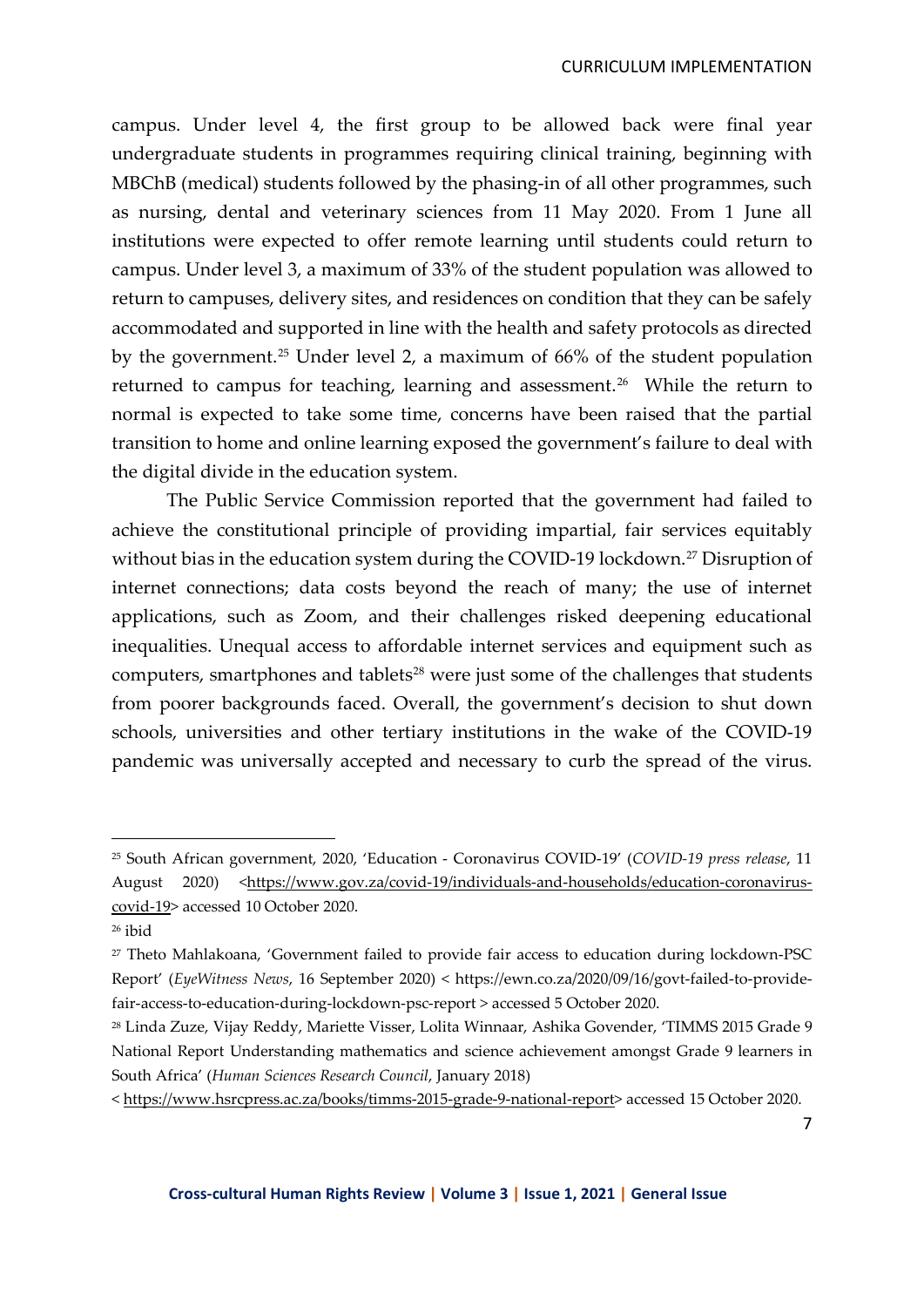However, this decision neglected the inequities to students accessing education, which resulted from these closures.

# **3. CURRICULUM IMPLEMENTATION DURING COVID-19**

The long-term effects of COVID-19 on curriculum are unknown, but the disruptions suggest they will be extensive and lasting. In the COVID-19 context, missed time during the lockdown may mean less is covered in the curriculum. Several studies have linked students' individual absences, thus failure to cover the curriculum, to worse academic results.[29](#page-7-0) For example, in Argentina, research shows that school absenteeism due to strikes lowered students' chances of earning a high school diploma or a college degree, compared to students in parts of the country less affected by absenteeism.<sup>[30](#page-7-1)</sup> Empirical literature has documented the impact of absenteeism in periods ranging from pandemics<sup>31</sup> and famine<sup>[32](#page-7-3)</sup> to floods<sup>[33](#page-7-4)</sup> and hurricanes.<sup>[34](#page-7-5)</sup> The common thread in these studies is that school enrolment and achievement can fall sharply due to disturbances in curriculum implementation.

The effectiveness of curriculum implementation through remote learning is contested. Different studies consistently find that digital technology is associated with moderate learning gains. One lesson learned from those studies is that technology should supplement teaching, rather than replace it[.35](#page-7-6) Technologies are unlikely to

<span id="page-7-0"></span><sup>29</sup> Liu Jing, Monica Lee, and Seth Gershenson, 'The Short- and Long-Run Impacts of Secondary School', EdWorking Paper 2020 125.

<span id="page-7-1"></span><sup>30</sup> David Jaume and Alexander Willén, 'The Long-Run Effects of Teacher Strikes: Evidence from Argentina' (2019) 37(4) Journal of Labor Economics.

<span id="page-7-2"></span><sup>31</sup> Keith Meyers Melissa A. Thomasson, 'Paralyzed by Panic: Measuring the Effect of School Closures during the 1916 Polio Pandemic on Educational Attainment' NBER working paper series 2017 [<https://www.nber.org/papers/w23890.pdf](https://www.nber.org/papers/w23890.pdf) >accessed 13 July 2020.

<span id="page-7-3"></span><sup>32</sup> Stephanie Dercon and Catherine Porter, 'Live Aid Revisited: Long-Term Impacts of the 1984 Ethiopian SFamine on Children' (2014) 12 (4) Journal of the European Economic Association 927.

<span id="page-7-4"></span><sup>33</sup> Kawin Thamtanajit, 'The Impacts of Natural Disaster on Student Achievement: Evidence From Severe Floods in Thailand', 2020 54(4),

[<sup>&</sup>lt;https://muse.jhu.edu/article/738666/pdf?casa\\_token=4v6n1GYw3g0AAAAA:DEmn7PE2uk>](https://muse.jhu.edu/article/738666/pdf?casa_token=4v6n1GYw3g0AAAAA:DEmn7PE2uk) accessed 12 October 2020.

<span id="page-7-5"></span><sup>34</sup> Bruce Sacerdote, (2012). 'When the Saints Go Marching Out: Long-Term Outcomes for Student Evacuees from Hurricanes Katrina. American Economic Journal: Applied Economics 109.

<span id="page-7-6"></span><sup>35</sup> Mike Allen, Edward Mabry, Michelle Mattrey, John Bourhis, Scott Titsworth,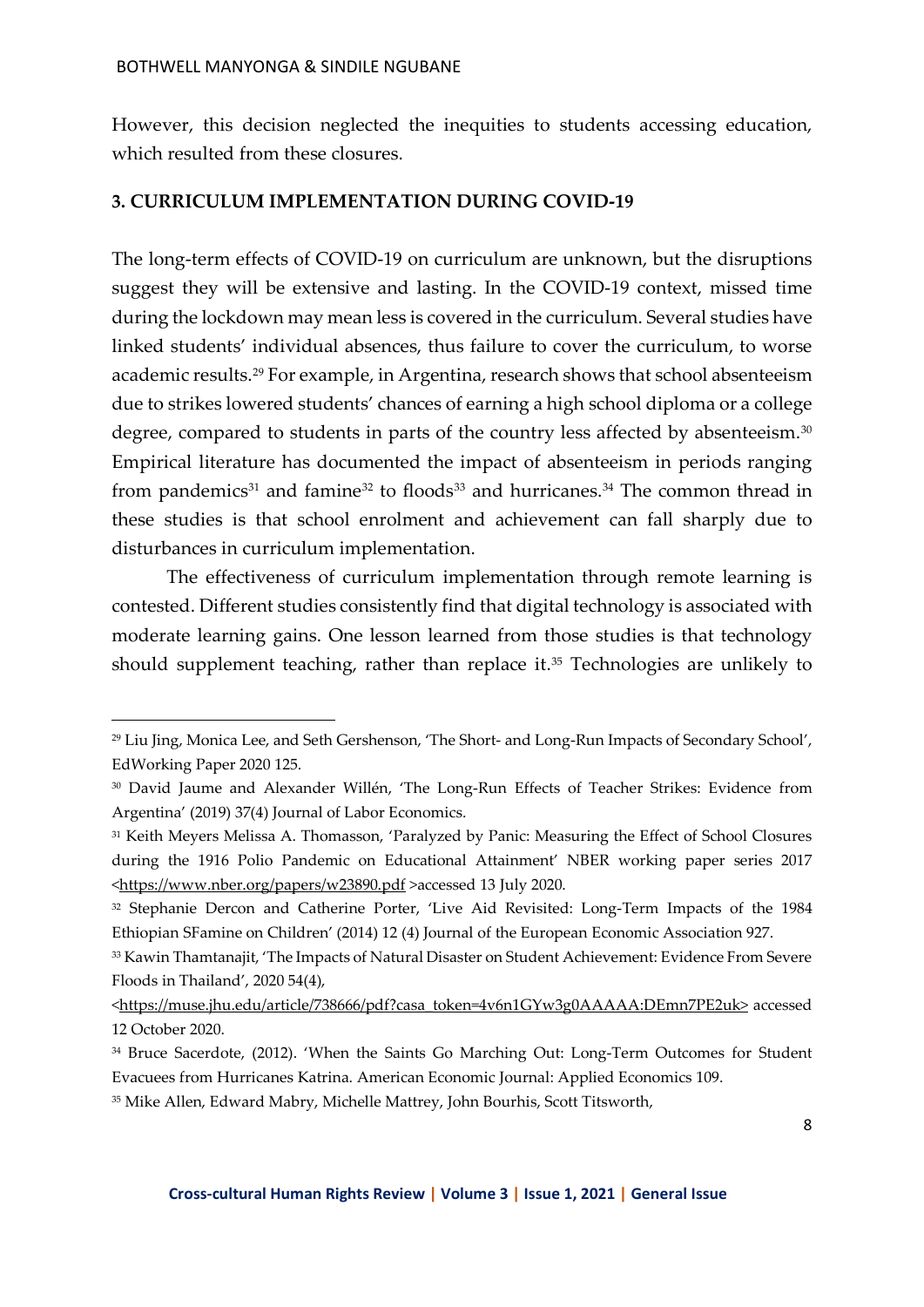bring changes in learning directly, but some have the potential to bring about changes in teaching and learning interactions.<sup>[36](#page-8-0)</sup> The effective use of digital technology is driven by learning and teaching goals rather than a specific technology. New technology does not automatically lead to increased attainment. An important finding is that educational production does not appear to fit a situation where teachers and students can simply substitute between computer assistive learning and traditional learning at any level with the same result. $37$  Motivation to use technology does not always translate into more effective learning, specifically if the use of technology and the desired learning outcomes are not closely aligned.

Blended learning is regarded as a better way of implementing the curriculum. Garrison and Kanuka define blended learning as "the thoughtful integration of classroom face-to-face learning experiences with online learning experiences".[38](#page-8-2) Whilst there are other definitions, <sup>[39](#page-8-3)</sup> the common thread is that, blended learning requires the physical presence of a teacher and student, with some elements of student control over time, place, path or pace and an online component.<sup>[40](#page-8-4)</sup> One of the advantages of blended learning is that it is flexible and can be designed to fit individual contexts; students can study at their own pace at a place of their choice, using the online platform for personalised and individual learning.<sup>[41](#page-8-5)</sup> Blending

and Nancy Burrell, 'Evaluating the effectiveness of distance learning: A comparison using metaanalysis' Journal of communication (2004) Journal of communication 402.

<span id="page-8-0"></span><sup>&</sup>lt;sup>36</sup> Endowment FoundationEducation, 'Digital technology Moderate impact for moderate cost, based on extensive evidence' (2019). N.d.

<sup>&</sup>lt; [https://educationendowmentfoundation.org.uk/evidencesummaries/>](https://educationendowmentfoundation.org.uk/evidencesummaries/) accessed 21 August 2020.

<span id="page-8-1"></span><sup>37</sup> Eric Bettinger, Robert W. Fairlie, Anastasia Kapuza, Elena Kardanova, Prashant Loyalka and Audrey Zakharov, 'Does edtech substitute for traditional learning? Experimental estimates of the educational production function' (2020) NBER working paper series

[<sup>&</sup>lt;https://publications.hse.ru/en/preprints/357673279>](https://publications.hse.ru/en/preprints/357673279) accessed 13 June 2020.

<span id="page-8-2"></span><sup>&</sup>lt;sup>38</sup> Randy Garrison, and Heather Kanuka 'Blended learning: Uncovering its transformative potential in higher education' (2004) 7(1) The Internet and Higher Education 96.

<span id="page-8-3"></span><sup>39</sup> Charles Graham, 'Emerging practice and research in blended learning' (Routledge, 2013).

<span id="page-8-4"></span><sup>40</sup> Norm Friesen, (2012). 'Report: Defining Blended Learning. On the internet'

<sup>&</sup>lt;http://learningspaces.org/papers/Defining\_Blended\_Learning\_NF.pdf, date: 15.12.2017> accessed 13 July 2020.

<span id="page-8-5"></span><sup>41</sup> Fatih Saltan, 'Blended Learning Experience of Students Participating Pedagogical Formation Program: Advantages and Limitation of Blended Education' (2017) 6(1) International Journal of Higher Education pp 63-73.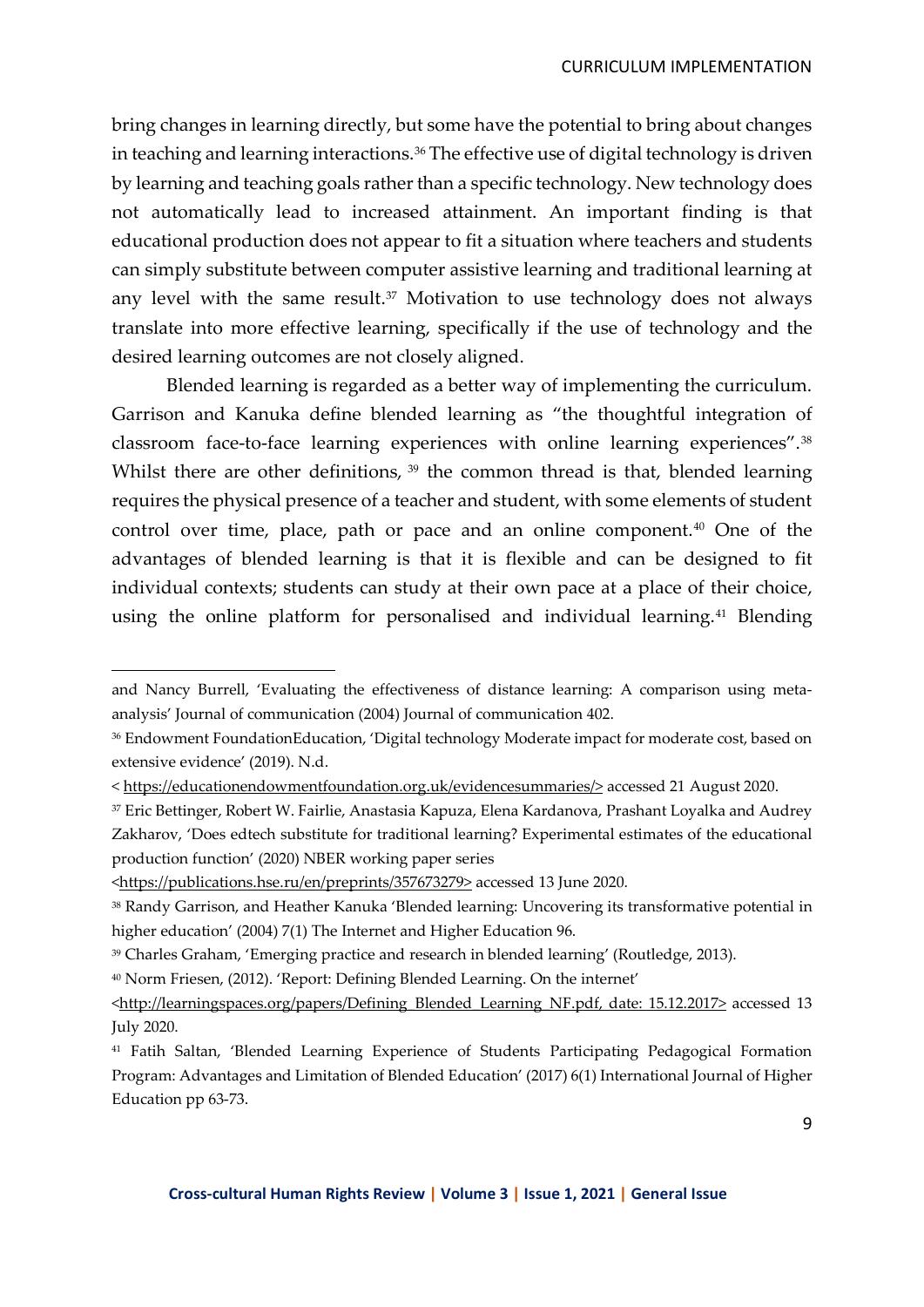techniques include online instruction; e-mail; class websites; computer laboratories; mapping and scaffolding tools; computer clusters; interactive presentations; learning management systems and virtual apparatuses.

Nevertheless, face-to-face interactions between students and teachers are likely to be disrupted through hard lockdowns or tough restrictions. Therefore, the pandemic and moving beyond calls us to think of ways to remotely implement the curriculum, flexibly and effectively, and without limitations.<sup>[42](#page-9-0)</sup> How we ought to implement the curriculum, using online technologies to reach students remotely therefore remains at the centre of this discussion. The capabilities approach encourages us to focus on what people are able to do. This implies that during emergency periods, such as COVID-19, the focus should be on what lecturers, students, parents, and guardians can do in terms of curriculum implementation. This calls for understanding what is happening in the life of these persons. For example, we can seek to understand the bundle of resources at their exposure.<sup>[43](#page-9-1)</sup> This might include understanding if they have internet access, the necessary gadgets, conducive space to work, family support and so forth. Some students will have a thicker bundle, for example, unlimited wi-fi and a reliable efficient laptop. The approach stipulates that we look at people one by one and come up with realistically attainable interventions.

Teachers and lecturers should understand what students are able to do in their homes.<sup>[44](#page-9-2)</sup> Thus, they ought to understand or at least have an idea of what is going on in every student's household. Educators must explore personal and conversion factors that shape each student's freedom and understand the choices and values that convert these freedoms into actual achievements and realised agency.[45](#page-9-3) In the spirit of seeking what could work and in order to minimise violation to the right to education: the government can also consult widely on action to be taken when implementing the

<span id="page-9-0"></span><sup>42</sup> Ijeoma Onwusuru and Ben Ogwo, 'Cloud-based portal for professional development of technology educators in Nigeria and the emerging virtual workplace' (2019) 11(1) International Journal of Arts and Technology education 1.

<span id="page-9-1"></span><sup>43</sup> Melanie Walker, 'Here's how to measure- and deepen- change in South Africa's universities' (*The*  Conversation, 15 October 2015) <https//theconversation.com/heres-how-to-measure-and deepenchange-in-south-africas-universities-48899> accessed 10 August 2020.

<span id="page-9-2"></span><sup>44</sup> Gerald Allan Cohen, 'On the Currency of Egalitarian Justice' (1989), 99(4) Ethics 906.

<span id="page-9-3"></span><sup>45</sup> Ibid at 38.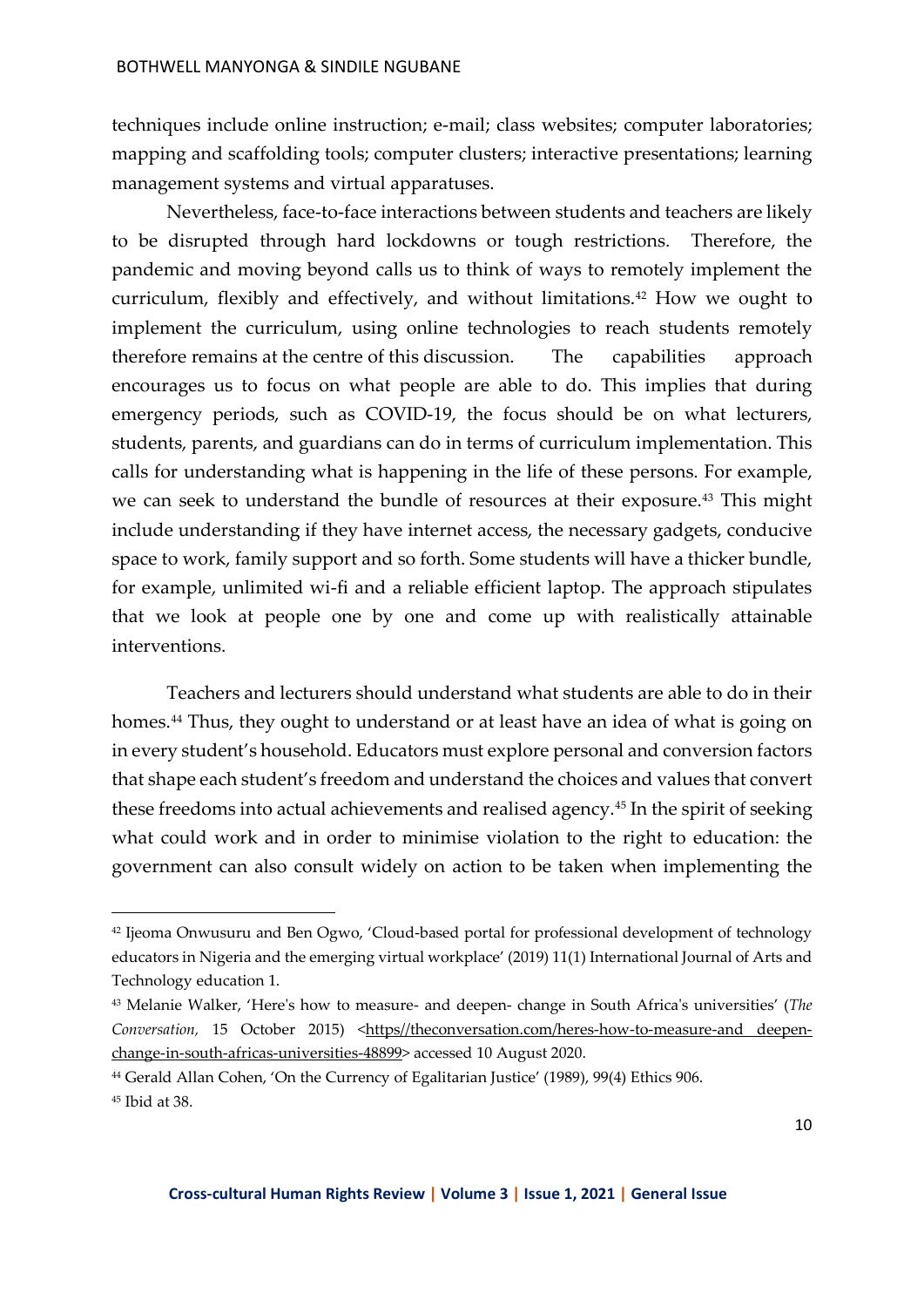curriculum in emergencies. Deliberations with students, teachers, parents and relevant stakeholders could help minimise such violation. These deliberations and actions need to be guided by the CRSA.

Fears are rising that many students are likely to fall far behind academically due to lost time. This specifically affects students from economically and technologically disadvantaged households where online study remains a novelty. If the same level of educational attainment for all students is to be achieved, more resources will need to be devoted to those who encounter obstacles[.46](#page-10-0) However, a 'resources' only approach does not go far enough, as there may be obstacles present even when resources seem to be adequately spread.<sup>[47](#page-10-1)</sup> Some parents just may not be able to help their children complete the work sent remotely, particularly primary school children.

Curriculum development thus ought to implement a bottom-up approach by involving students and professional organisations; and through identifying indicative capabilities that will determine the type of knowledge to be included in the curriculum. One way to achieve this is to hold focus groups with stakeholders to find out the strengths and weaknesses of the curriculum. Course or subject evaluation forms can also provide valuable information for curriculum refinement. In so doing, stakeholders, including subject matter experts, students, educational consultants, instructional and technology designers can contribute in developing the curriculum. Remote learning now and in the future would be made more effective by ensuring such a multifaceted approach. Through such approach, learning losses can be mitigated by adjusting expectations of the curriculum and creating a rapid catch-up period once schools properly reopen, rather than forcing students through a curriculum that they are far from ready to study.[48](#page-10-2)

In our view, even if schools and universities are shut down, there are different modes of learning that are more contextual and, to a large extent, meaningful and practical. Depending on location and the available resources, teachers and lecturers must consider strategies such as radio and television, for example. The best versions

<span id="page-10-0"></span><sup>46</sup> Ibid at 66.

<span id="page-10-1"></span><sup>47</sup> Ibid at 66.

<span id="page-10-2"></span><sup>48</sup> Rodger Halsey and Shwetlena Sabarwal, 'The COVID19 Pandemic: Shocks to Education and Policy Reponses' (Open Knowledge Repository, 2020)

[<sup>&</sup>lt;https://openknowledge.worldbank.org/handle/10986/33696](https://openknowledge.worldbank.org/handle/10986/33696) > accessed 10 November 2020.